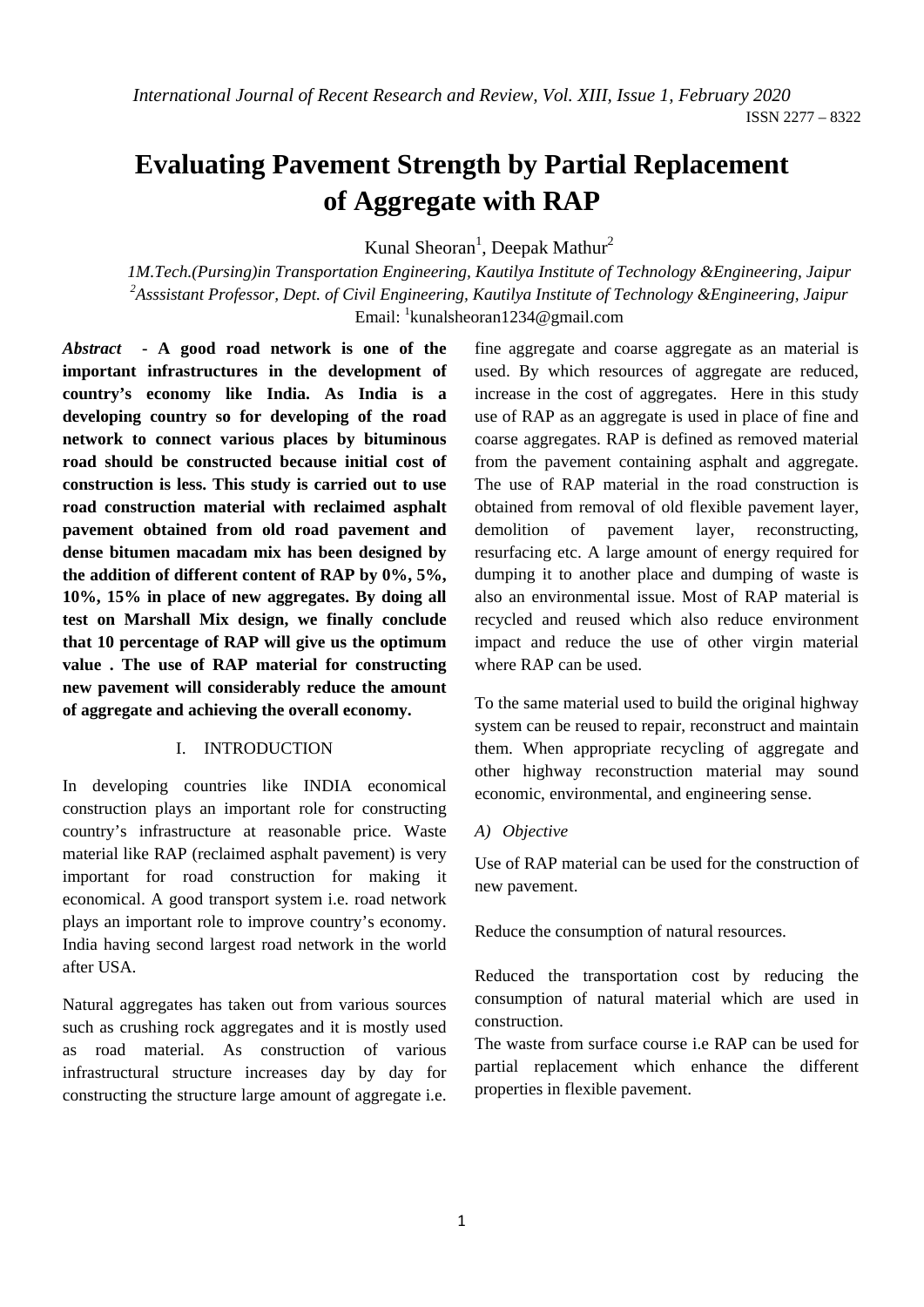#### *B) Scope*

RAP material can be used as replacement of virgin aggregates

Reduced the efforts for dumping the RAP as a waste material

Lowers the cost of construction

Prevent depletion of the natural source

## II. LITERATURE REVIEW

Ahmed Ebrahim Abu-El Maaty and Abdulla Ibrahim Elmohr (2015) [1] did research on "Characterization of recycled asphalt pavement for use in flexible pavement" in American Journal of engineering and Applied Sciences. They generally conclude that RAP is one of the most important type of green asphalt pavement that all world towards to use it where it reduces the environment impact through reduce the consumption of energy, improve mechanical properties, durability and stripping resistance of HMA. Niraj Patel and Prabhakar Kumar (2017) [3] in his research on "A laboratory study on the use of RAP in bituminous binder course" in International Journal of Emerging Trends in Science and Technology. Finally he concludes that the use of RAP material considerably reduce the amount of fresh aggregate during the construction and RAP also improve the water resistant capacity of pavement. Abhishek Verma, Rachit Sharma, Monil Shrivastava and Prashant (2017) [4] in World Journal of Engineering Research and Technology article on "Evaluation of Reclaimed Asphalt Pavement (RAP) in Flexible Pavement layers". They conclude that maximum dry density is achieved in the range of 6-7% water content for 0%, 3% and 5% cement dosages. T.Anil Pradyumna and Dr. P.K Jain (2016) [2] research on "use of RAP stabilized by hot mix recycling agents in bituminous road construction" in  $11<sup>th</sup>$  Transportation Planning and Implementation Methodologies for developing countries. They conclude that use of recycling agent is essential for better

performance of bituminous mixture containing higher RAP percentages. Panditharadhya B J, Reshma E K, Suhas R (2018) [5] research on "Utilization of RAP aggregate in Pavement Quality Concrete". They conclude that replacement of 25% RAP gives maximum compressive strength than other replacement percentage compared to the normal concrete mix.

#### III. MATERIALS

The major materials in constructing the road surface course are:

- a) Aggregates
- b) Bitumen

 Along with these materials the material is used Reclaimed asphalt pavement (RAP) which considerable reduced the amount of new material used.

*A. Aggregates:* 

These are the materials such as gravel, sand and crushed stone that are used as a binding medium to form composite materials such as bituminous concrete, Portland cement concrete etc. Aggregate will withstand under the load and further transmit that load into successive layers. The different size of aggregates are used in different pavement layers and the gradation for the particular pavement is under MORTH specification.

*B. Reclaimed Asphalt Pavement:* 

The material was collected from the Mahal road near Akshaypatra, Jagatpura (Jaipur). After the test results the material i.e. RAP be used for the DBM Gr-2 layer.The average bitumen content of RAP material which collected from the site was 4.71%.

*C. Bitumen:* 

Bituminous material is derived from destructive distillation of petroleum which is broadly used in construction and maintenance work of road. It is used as cohesive material which is used in the constructing pavement by binding aggregates together. VG-30 Bitumen was used.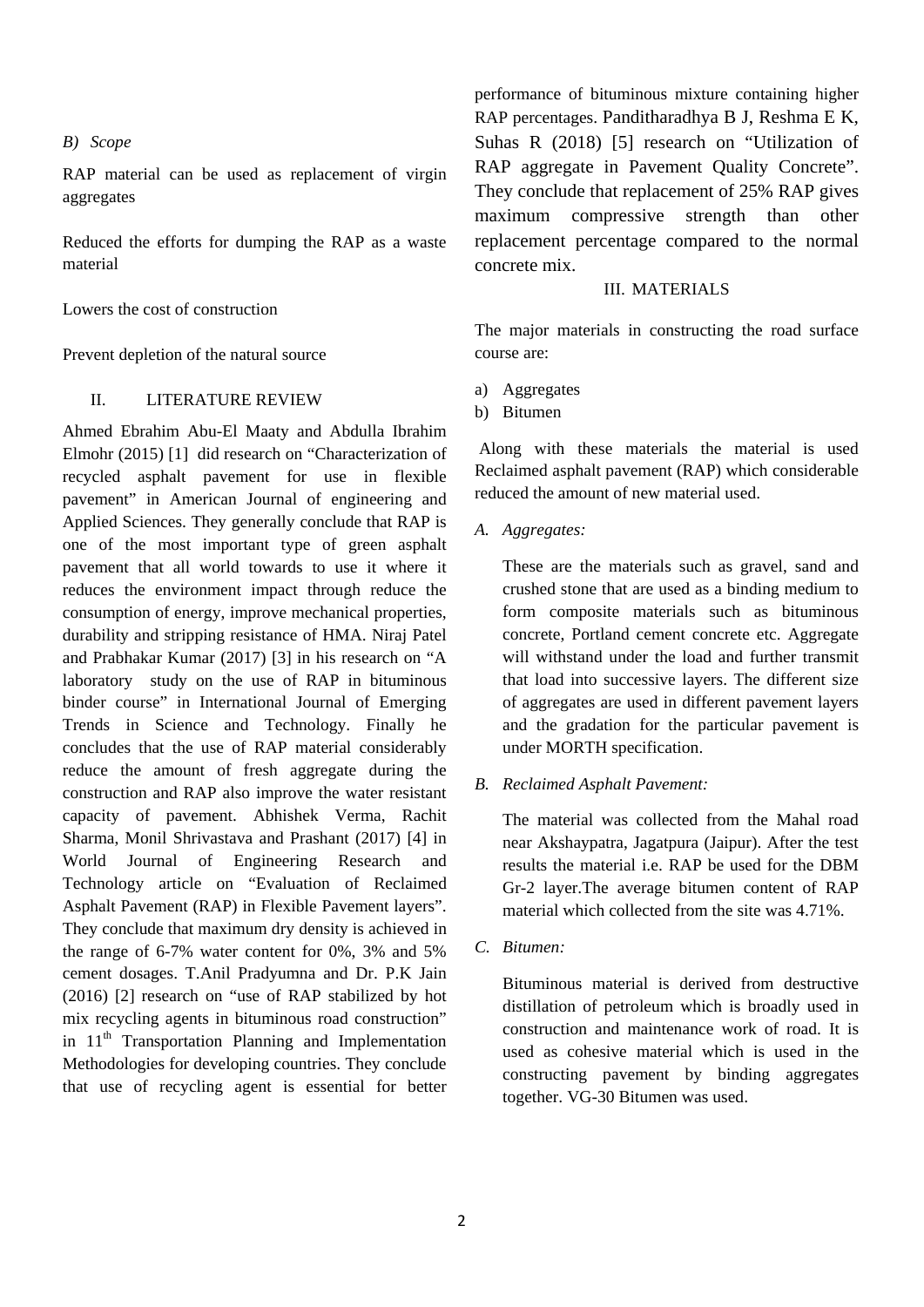## *D. Marshall Mix Design:*

It was adopted for the design of DBM Gr-2 layer with different trial content of bitumen was adopted for design 4.5%, 5%, 5.5%, 6% with the different content of RAP used i.e. 5%, 10%, 15% of aggregate mix.

#### Table I

## Test on Aggregates

| S.NO. | <b>TESTS</b>                    | <b>RESULTS</b> |
|-------|---------------------------------|----------------|
| 1.    | Aggregate Impact Value          | 16%            |
| 2.    | <b>Aggregate Crushing Value</b> | 26.08%         |
| 3.    | <b>Aggregate Abrasion Value</b> | 34.01%         |
| 4.    | Flakiness and Elongation Index  | 19.39%         |
| 5.    | Specific Gravity                | 2.595          |
| 6.    | <b>Water Absorption</b>         | 0.845%         |

## Table II

## Test Results on Aggregates with Different % of RAP

| <b>Tests</b>                       | <b>Results</b> |               |         |         |  |  |  |  |
|------------------------------------|----------------|---------------|---------|---------|--|--|--|--|
|                                    | 0% RAP         | <b>5% RAP</b> | 10% RAP | 15% RAP |  |  |  |  |
| Aggregate Impact Value             | 16%            | 15.70%        | 15.50%  | 14.50%  |  |  |  |  |
| <b>Aggregate Crushing</b><br>Value | 26.08%         | 24.95%        | 24.685% | 23.465% |  |  |  |  |
| <b>Aggregate Abrasion</b><br>Value | 34.01%         | 29.85%        | 26.47%  | 22.225% |  |  |  |  |

#### Table III

#### Tests Results on Bitumen

| S.No. | <b>Tests</b>            | Results         |
|-------|-------------------------|-----------------|
|       | <b>Penetration Test</b> | $67 \text{ mm}$ |
|       | <b>Ductility Test</b>   | 94 mm           |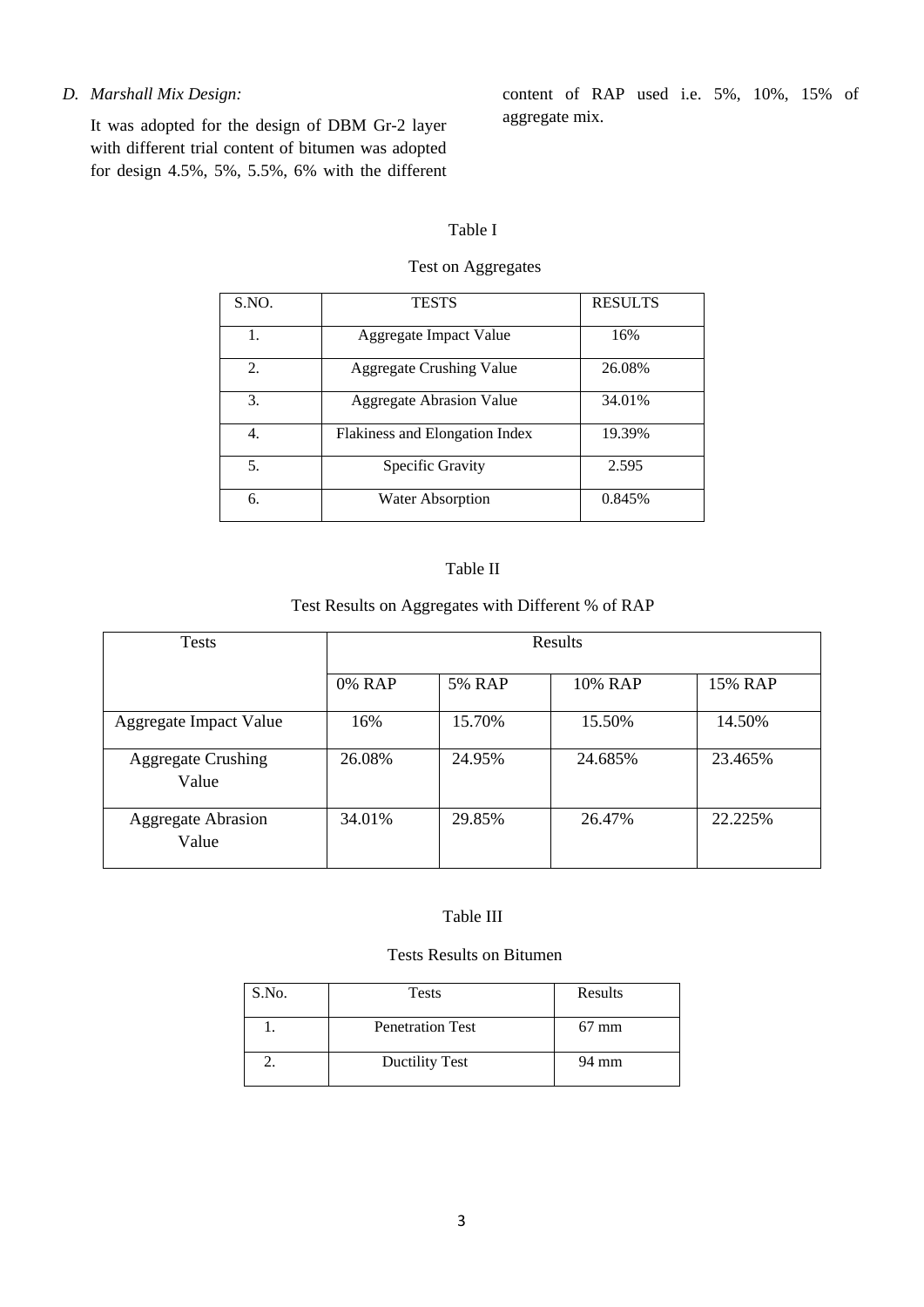## Table IV

# Final Proportion of Mix

| Sieve size (mm) | Proportion of mix |
|-----------------|-------------------|
| $20-10(A)$      | 40%               |
| $10-6.3$ (B)    | 6%                |
| 6.3-.075 $(C)$  | 47%               |
| Sand dust (D)   | 4%                |
| Filler $(E)$    | 3%                |

**Table V**  Combined Gradation of Sample

| <b>IS SIEVE</b> | <b>Combined Gradation for DBM Gr-2</b> |                                   |             |                       |           |                  |                |               |                |   |      |
|-----------------|----------------------------------------|-----------------------------------|-------------|-----------------------|-----------|------------------|----------------|---------------|----------------|---|------|
| (mm)            |                                        | % Passing of Individual Aggregate |             | <b>Mix Proportion</b> |           |                  |                |               |                |   |      |
|                 | $\mathbf{A}$                           | B                                 | $\mathbf C$ | D                     | ${\bf E}$ | $\mathbf{A}$     | B              | $\mathcal{C}$ | D              | E |      |
| 37.5            | 10<br>0                                | 100                               | 100         | 100                   | 100       | 40               | 6              | 47            | $\overline{4}$ | 3 | 100  |
| 26.5            | 10<br>0                                | 100                               | 100         | 100                   | 100       | 40               | 6              | 47            | $\overline{4}$ | 3 | 100  |
| 19              | 82<br>.6                               | 100                               | 100         | 100                   | 100       | 33               | 6              | 47            | $\overline{4}$ | 3 | 93   |
| 13.2            | 46<br>.6                               | 100                               | 100         | 100                   | 100       | 19               | 6              | 47            | $\overline{4}$ | 3 | 78.7 |
| 4.75            | $\mathbf{0}$                           | $\overline{0}$                    | 68.9        | 100                   | 100       | $\mathbf{0}$     | $\Omega$       | 32.4          | $\overline{4}$ | 3 | 39.4 |
| 2.36            | $\boldsymbol{0}$                       | $\overline{0}$                    | 47.8        | 96                    | 100       | $\mathbf{0}$     | $\Omega$       | 22.5          | 3.8            | 3 | 29.3 |
| 0.3             | $\boldsymbol{0}$                       | $\mathbf{0}$                      | 10.7        | 26.2                  | 100       | $\boldsymbol{0}$ | $\overline{0}$ | 5             | 1.1            | 3 | 9.06 |
| 0.075           | $\Omega$                               | $\theta$                          | 2.57        | 0.95                  | 100       | $\mathbf{0}$     | $\Omega$       | 1.2           | 0.03           | 3 | 4.24 |

Table VI Combined Gradation of Sample with RAP

| $\circ$<br>Sie<br>$(S \nS)$ | $\%$<br>Passin<br>g<br>of<br><b>RAP</b> | 5%<br><b>RAP</b> | 95%<br>Fresh | Combi<br>ned<br>(5%<br>$+95%$ ) | 10%<br><b>RAP</b> | 90%<br>Fresh | Combi<br>ned<br>$(10\% +$<br>90%) | 15%<br><b>RAP</b> | 85%<br>Fresh | Combi<br>ned<br>$(15% +$<br>85%) |
|-----------------------------|-----------------------------------------|------------------|--------------|---------------------------------|-------------------|--------------|-----------------------------------|-------------------|--------------|----------------------------------|
| 37.5                        | 100                                     | J                | 95           | 100                             | 10                | 90           | 100                               | 15                | 85           | 100                              |
| 26.5                        | 100                                     |                  | 95           | 100                             | 10                | 90           | 100                               | 15                | 85           | 100                              |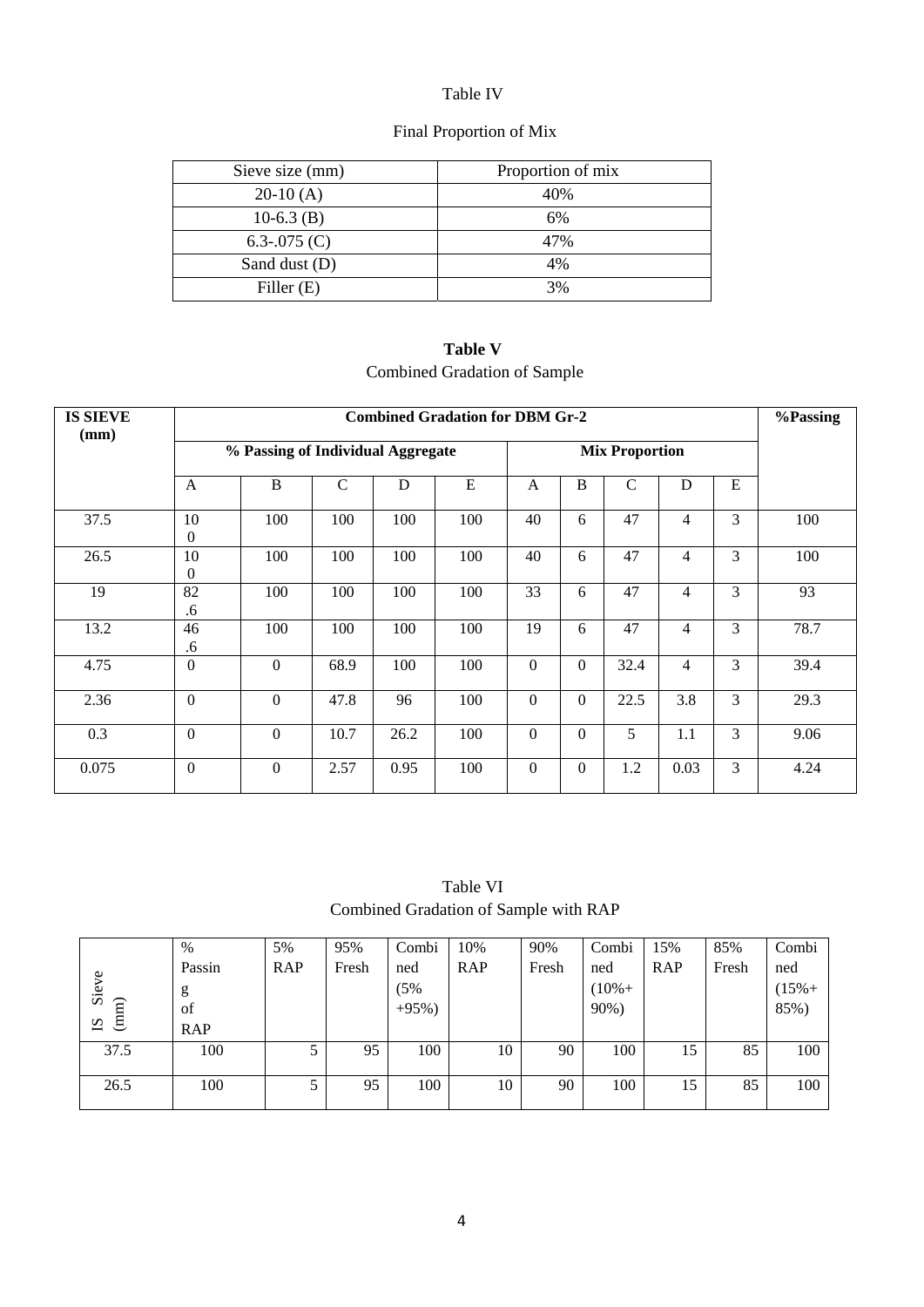| 19    | 91.83 | 4.592 | 88.36 | 92.95 | 9.183 | 83.72 | 92.90 | 13.77 | 79.06 | 92.83 |
|-------|-------|-------|-------|-------|-------|-------|-------|-------|-------|-------|
| 13.2  | 74.3  | 3.72  | 74.71 | 78.43 | 7.43  | 70.79 | 78.22 | 11.15 | 66.85 | 78    |
| 4.75  | 51.91 | 2.59  | 37.43 | 40.02 | 5.19  | 35.47 | 40.66 | 7.79  | 33.49 | 41.28 |
| 2.36  | 29.17 | 1.458 | 27.85 | 29.31 | 2.917 | 26.38 | 29.23 | 4.375 | 24.91 | 29.28 |
| 0.3   | 9.11  | 0.45  | 8.61  | 9.06  | 0.91  | 8.154 | 9.06  | 1.366 | 7.701 | 9.067 |
| 0.075 | 0.04  | 0.002 | 4.03  | 4.032 | 0.004 | 3.81  | 3.814 | 0.006 | 3.60  | 3.606 |

## IV. RESULTS

## Table VII

# Results of Mix for DBM Gr-2

| Bitumen | Corrected | Flow  | Bulk    | %Air  | $V_{b}$ | <b>VFB</b> | <b>VMA</b> |
|---------|-----------|-------|---------|-------|---------|------------|------------|
|         | stability | value | density | voids |         |            |            |
| 4.5%    | 17.31     | 2.4   | 2.34    | 5.77  | 9.16    | 61.35      | 14.93      |
| 5%      | 18.57     | 2.86  | 2.37    | 4.51  | 10.25   | 69.45      | 14.75<br>8 |
| 5.5%    | 21.36     | 3.3   | 2.42    | 3.81  | 11.47   | 75.05      | 15.28      |
| 6%      | 16.93     | 3.67  | 2.35    | 3.78  | 12.09   | 76.18      | 16.94      |



Fig. 1 Graph between Stability Value V/S %Bitumen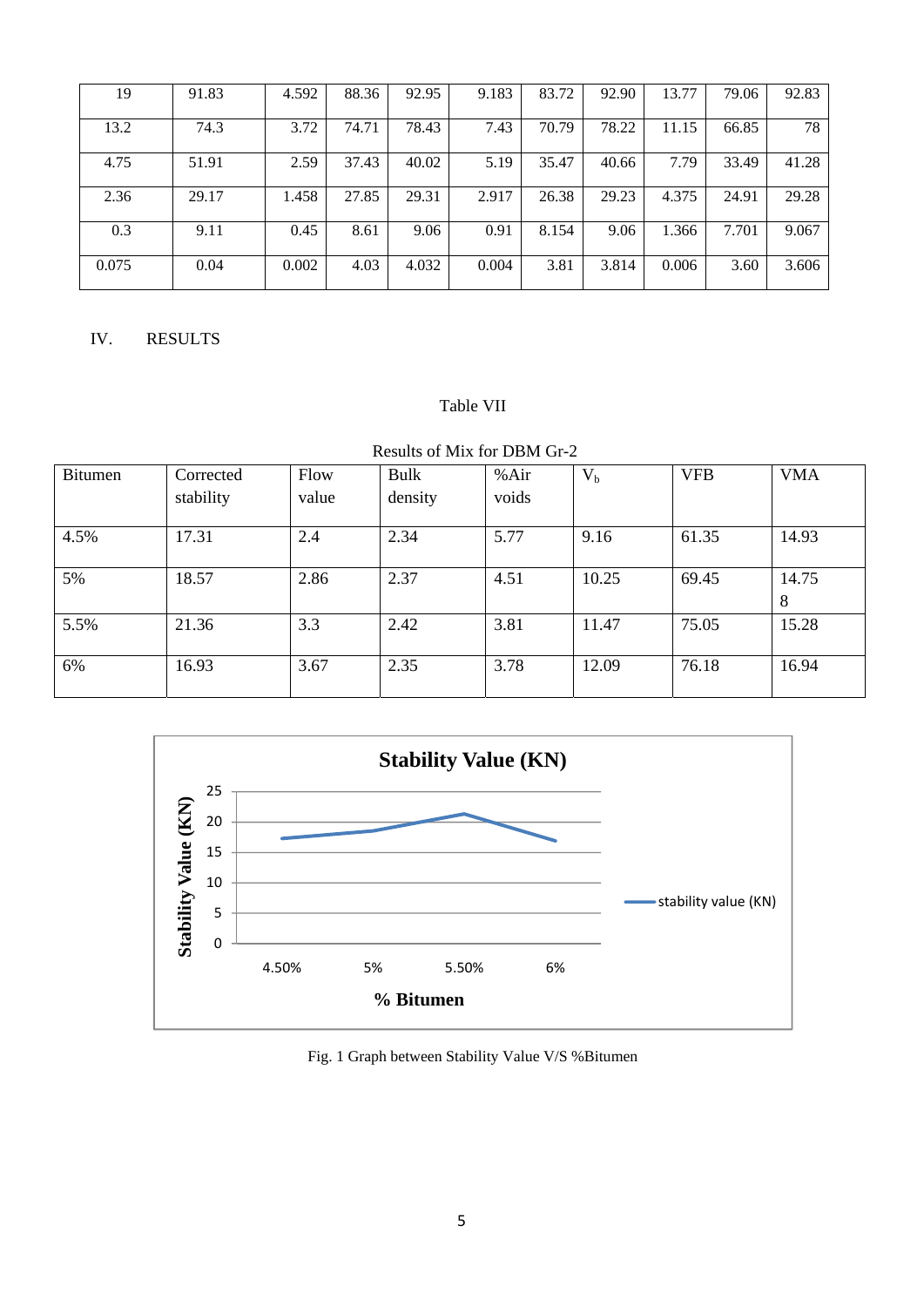

Fig. 2 Graph between Flow Value V/S %Bitumen



Fig. 3 Graph between Density V/S % Bitumen

| anie | I |
|------|---|
|------|---|

Result of Mix with 5% RAP Material

| Bitumen | Correct   | Flow  | Bulk    | Air   | $V_{b}$ | <b>VMA</b> | <b>VF</b>              |
|---------|-----------|-------|---------|-------|---------|------------|------------------------|
|         | stability | value | density | voids |         |            | $\bf{B}$               |
| 4.5%    | 18.80     | 2.3   | 2.42    | 5.14  | 9.47    | 14.61      | 64.8<br>$\overline{2}$ |
| 5%      | 20.45     | 2.80  | 2.46    | 4.2   | 10.65   | 14.85      | 71.7<br>1              |
| 5.5%    | 22.40     | 3.10  | 2.52    | 3.78  | 11.94   | 15.72      | 75.9<br>5              |
| 6%      | 19.83     | 3.70  | 2.48    | 3.66  | 12.76   | 16.32      | 78.1<br>8              |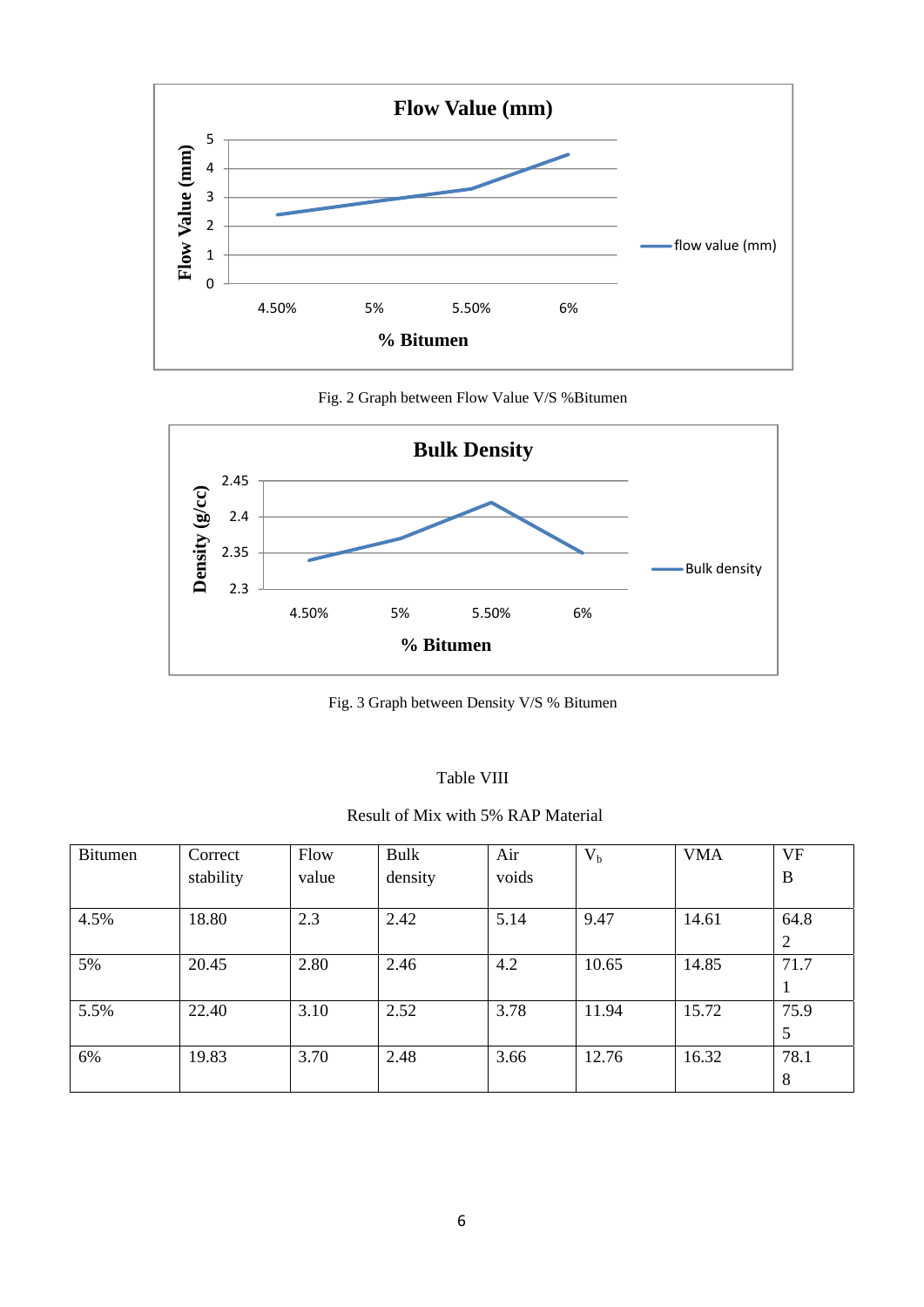## Table IX

## Result of Mix with 10% RAP Material

| <b>Bitumen</b> | Correct<br>stability | Flow<br>value | Bulk<br>density | Air<br>voids | $V_{b}$ | <b>VMA</b> | <b>VFB</b> |
|----------------|----------------------|---------------|-----------------|--------------|---------|------------|------------|
| 4.5%           | 20.73                | 2.7           | 2.408           | 4.08         | 9.42    | 13.5       | 69.78      |
| 5%             | 21.84                | 2.90          | 2.45            | 3.92         | 10.6    | 14.52      | 73         |
| 5.5%           | 23.66                | 3.20          | 2.46            | 3.65         | 11.65   | 15.30      | 76.14      |
| 6%             | 22                   | 3.60          | 2.39            | 3.20         | 12.29   | 15.50      | 79.29      |

## Table X

# Result of Mix with 15% RAP Material

| <b>Bitumen</b> | Corrected | Flow  | Bulk    | Air   | $V_{b}$ | <b>VMA</b> | <b>VFB</b> |
|----------------|-----------|-------|---------|-------|---------|------------|------------|
|                | Stability | Value | Density | Voids |         |            |            |
| 4.5%           | 19.26     | 2.4   | 2.43    | 6.12  | 9.51    | 15.63      | 60.85      |
| 5%             | 20.30     | 2.70  | 2.45    | 4.95  | 10.60   | 15.55      | 68.17      |
| 5.5%           | 21.36     | 3.30  | 2.48    | 4.38  | 11.75   | 16.13      | 72.84      |
| 6%             | 21.10     | 3.95  | 2.44    | 3.96  | 12.56   | 16.52      | 76.03      |



# Fig. 4 Graph Between Stability Value V/S %Bitumen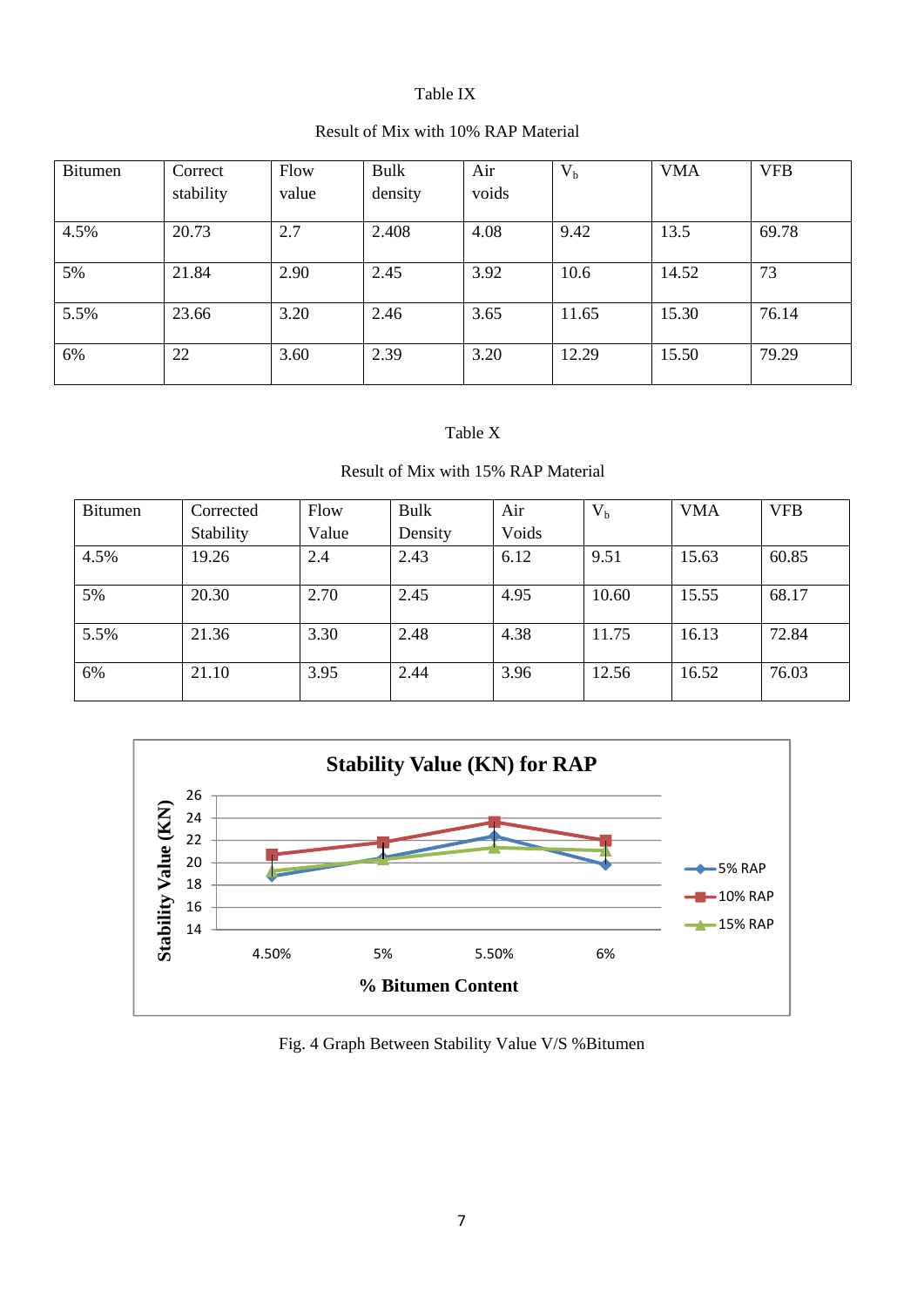

Fig. 5 Graph between Flow Value V/S % Bitumen



Fig. 6 Graph between Bulk Density V/S % Bitumen

## V. CONCLUSIONS

- The objective of this study is to analyses the effect of RAP material as an aggregates in the DBM Gr-2 layer with different proportions i.e. 0%, 5%, 10%, 15% and finally some conclusions comes out as following:
- By the use of the RAP material in the impact value test the value continuously decrease which indicates that as the content of RAP material

increases the mix will have more ability to resist impact loading.

- As the RAP proportion increased in the crushing testing machine the crushing resistance of the mix. Increase as increase in the percentage of the RAP material.
- In the abrasion test done with the Los Angeles apparatus the value decreases as increase the RAP